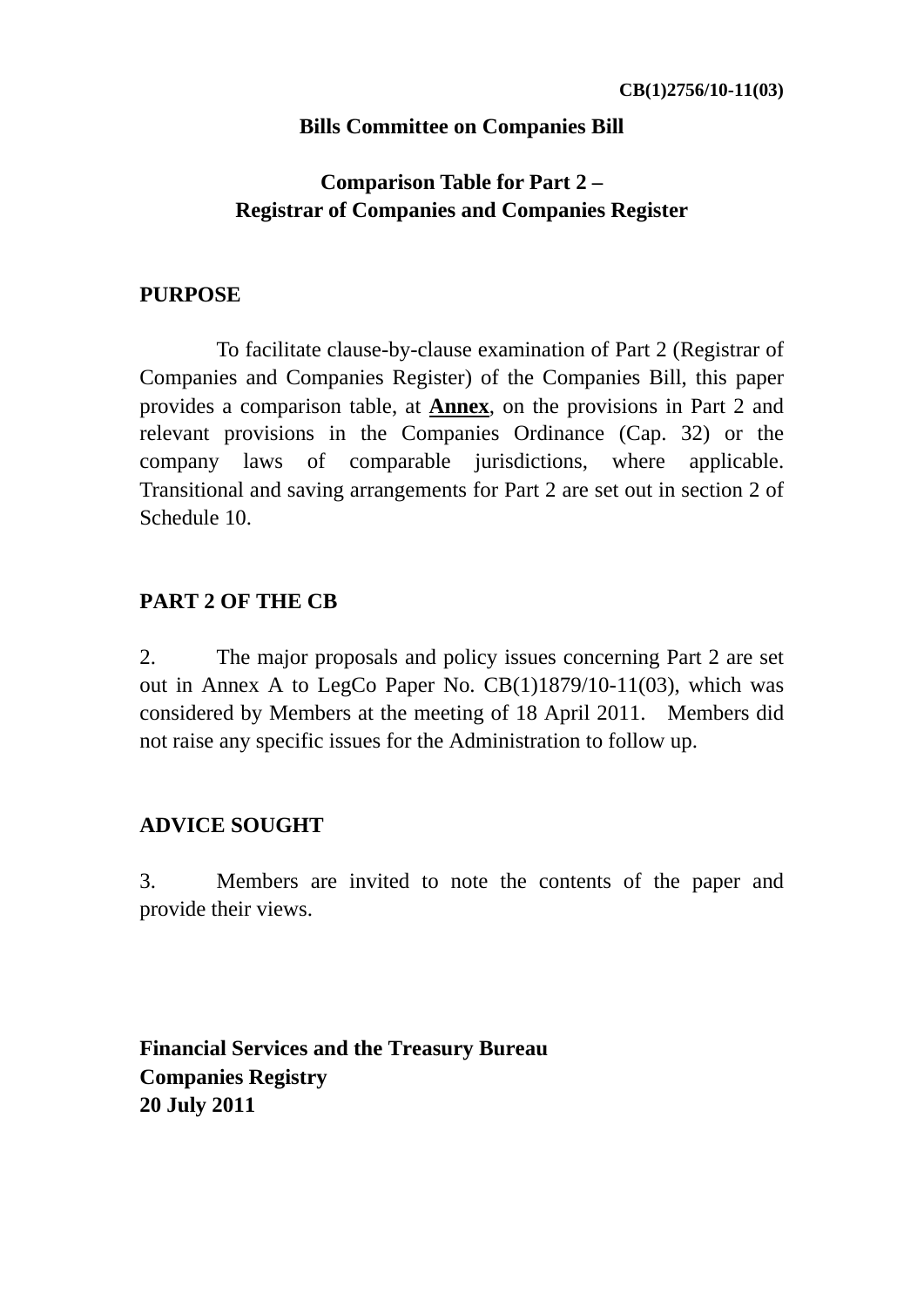#### **Annex**

# **Comparison Table for Part 2**

This table includes provisions in the third (i.e. "Derivation") column that indicate the corresponding or original section in the Companies Ordinance ("CO") of the clause concerned in the CB, where applicable. Where reference has been made to the relevant statutory provision(s) in other jurisdictions, such provision(s) is/ are also cited in that column. We use the term "Existing law" to mean that the clause is restating an existing section in the CO as set out in the "Derivation" column without change in substance, although the actual wording may be different from the existing section as improvements are made to the drafting language and style.

A list of abbreviations used is as follows – ACA: Australia Corporations Act 2001 CO: Companies Ordinance (Cap. 32) SCA: Singapore Companies Act UKCA 2006: United Kingdom Companies Act 2006 UK DA Reg: The Companies (Disclosure of Address) Regulations 2009

| <b>Clause</b> | <b>Contents</b>                           | <b>Derivation</b>                                   | <b>Notes</b>                                                                                                                                                                                                                             |  |  |
|---------------|-------------------------------------------|-----------------------------------------------------|------------------------------------------------------------------------------------------------------------------------------------------------------------------------------------------------------------------------------------------|--|--|
|               | <b>Division 1: Preliminary</b>            |                                                     |                                                                                                                                                                                                                                          |  |  |
| 19            | Interpretation                            | CO<br>s. $2(1)$ ,<br>s.168BAA(3)<br>and s. $346(5)$ | Existing law plus definitions of<br>"company" to include a<br>registered non-Hong Kong<br>company and "document" to<br>include a document in electronic<br>form or any other form to extend<br>the coverage of Part 2 as<br>appropriate. |  |  |
|               | <b>Division 2: Registrar of Companies</b> |                                                     |                                                                                                                                                                                                                                          |  |  |
| 20            | Office of<br>Registrar                    | CO<br>s. 303                                        | Existing law.                                                                                                                                                                                                                            |  |  |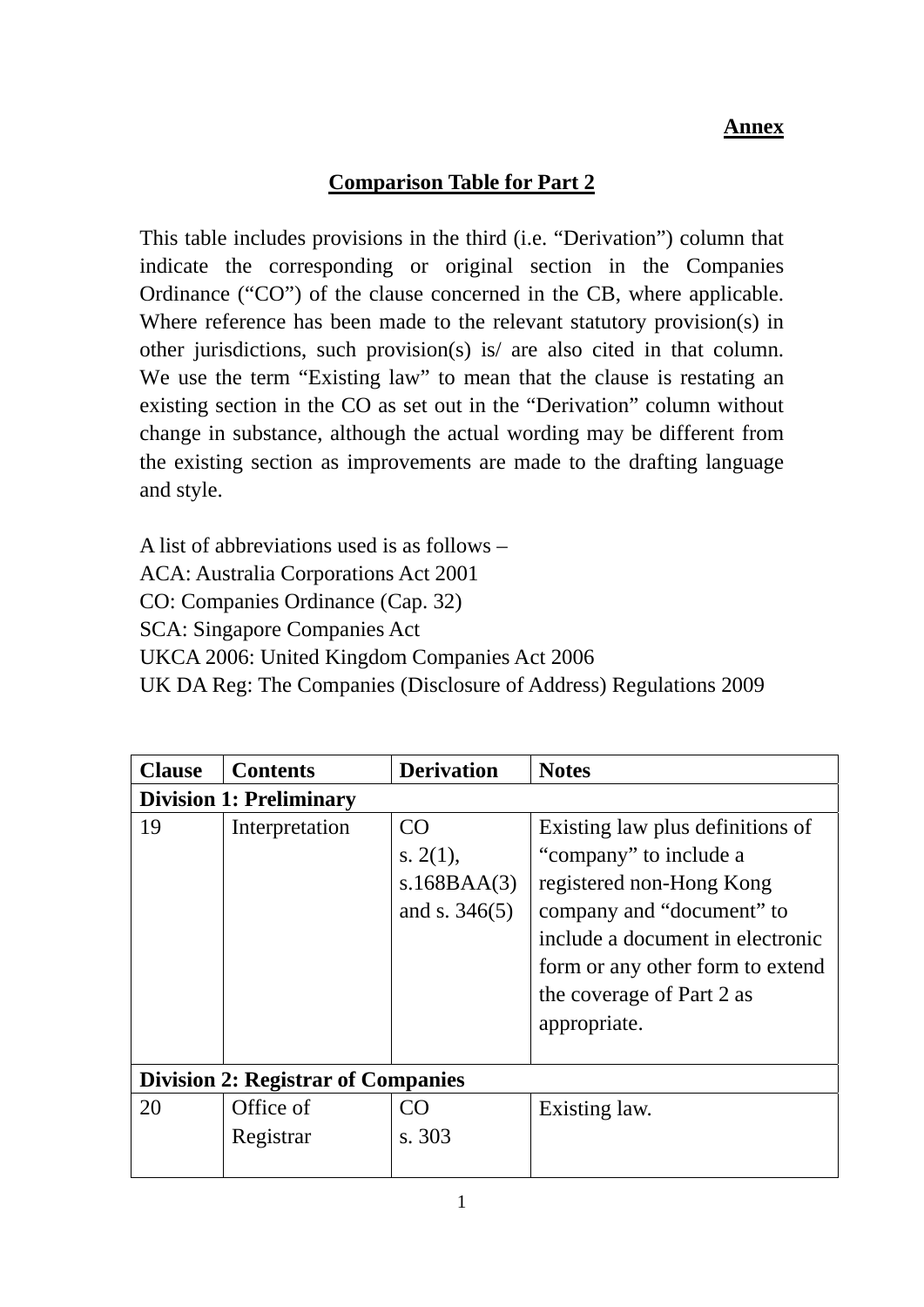| <b>Clause</b> | <b>Contents</b>                                | <b>Derivation</b>                                                                                                                      | <b>Notes</b>                                                                                                                                                                                                                                                             |
|---------------|------------------------------------------------|----------------------------------------------------------------------------------------------------------------------------------------|--------------------------------------------------------------------------------------------------------------------------------------------------------------------------------------------------------------------------------------------------------------------------|
| 21            | Registrar's<br>functions                       | c.f. UKCA<br>2006<br>s. $1061(1)$                                                                                                      | New provision to state the<br>functions of the Registrar of<br>Companies ("Registrar").                                                                                                                                                                                  |
| 22            | Registrar may<br>specify form                  | CO<br>s. 2A                                                                                                                            | Existing law but with a<br>clarification that existing<br>section $2A(1)(b)$ covers both<br>matters in clause $22(2)$<br>(exceptions to the Registrar's<br>power to specify form).                                                                                       |
| 23            | Registrar may<br>issue guidelines              | Financial<br>Reporting<br>Council<br>Ordinance<br>(Cap. 588)<br>s. $13(1)$ , $(3)$ ,<br>(4) & (5)<br>c.f. UKCA<br>2006<br>s. $1117(3)$ | New provision to empower the<br>Registrar to issue guidelines to<br>provide guidance on the<br>operation of any provision in the<br>There is no such provision<br>CB.<br>in the CO at present though the<br>Registrar issues guidelines as an<br>administrative measure. |
| 24            | Registrar may<br>authenticate<br>document etc. | <b>CO</b><br>s. $305(3B)$<br>and s. 305A                                                                                               | Existing law.                                                                                                                                                                                                                                                            |
| 25            | Fees payable to<br>Registrar                   | CO<br>s. $304(2)$ &<br>(4)<br>Trading<br>Funds<br>Ordinance<br>(Cap. 430),<br>s.5                                                      | Existing law plus new provisions<br>replacing the table of fees set out<br>in the Eighth Schedule to the CO<br>by regulations to be made by the<br><b>Financial Secretary (subclauses)</b><br>$(1) & (2)$ .                                                              |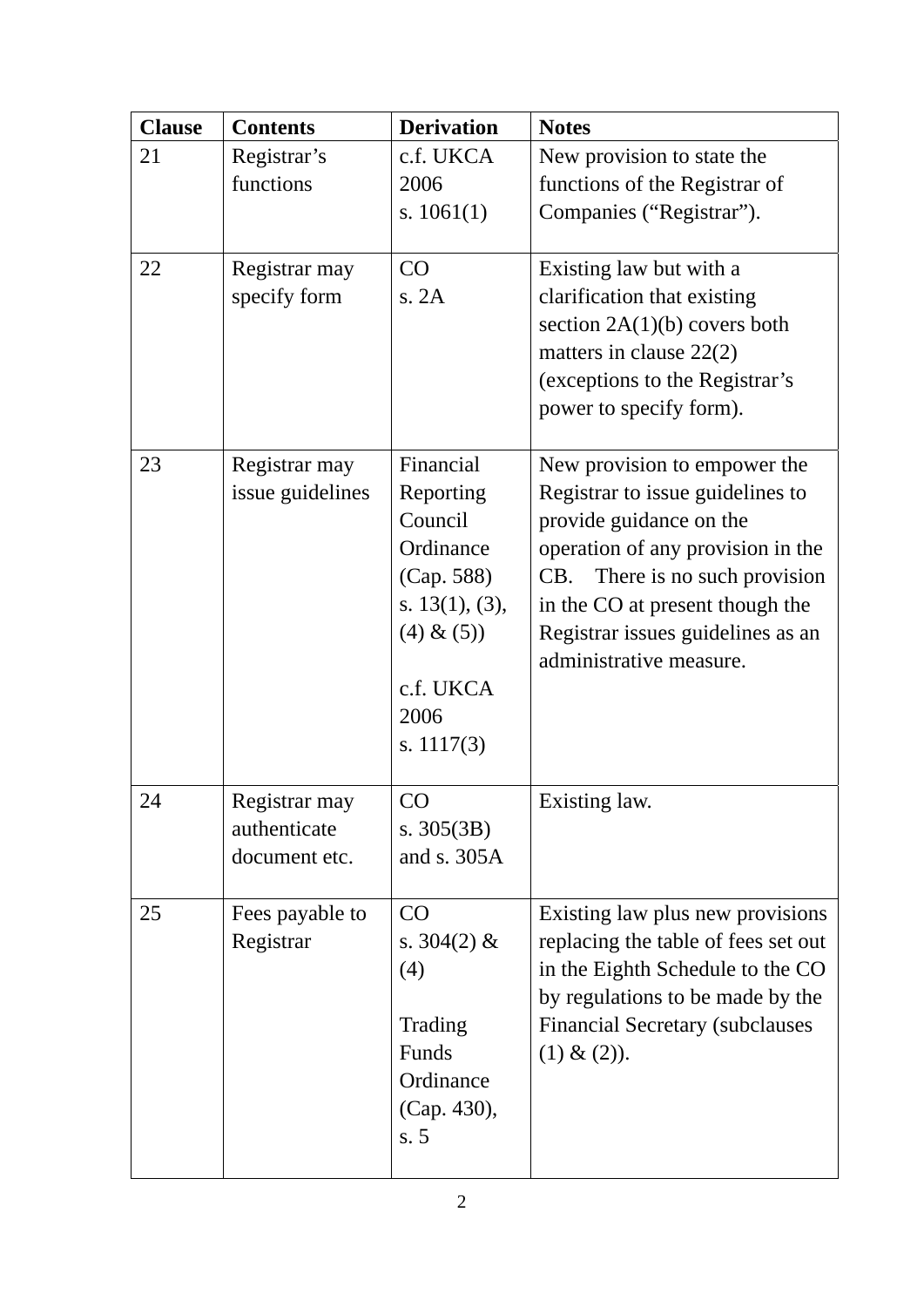| c.f. UKCA<br>2006<br>s. $1063(1)$ ,<br>(3) & (5)<br><b>Division 3: Companies Register</b><br>Registrar must<br>26<br>CO<br>Existing law plus new<br>keep records of<br>s.348D(1),<br>provisions. The current CO<br>companies<br>(2) & (3)<br>c.f. UKCA<br>of documents delivered to the<br>2006<br><b>Companies Registry.</b><br>This<br>s. $1080(1)$ ,                                                                                                                                                                                                                                                                  | <b>Clause</b> | <b>Contents</b> | <b>Derivation</b> | <b>Notes</b>                                                                                                                                                                                                                                                                                      |
|--------------------------------------------------------------------------------------------------------------------------------------------------------------------------------------------------------------------------------------------------------------------------------------------------------------------------------------------------------------------------------------------------------------------------------------------------------------------------------------------------------------------------------------------------------------------------------------------------------------------------|---------------|-----------------|-------------------|---------------------------------------------------------------------------------------------------------------------------------------------------------------------------------------------------------------------------------------------------------------------------------------------------|
|                                                                                                                                                                                                                                                                                                                                                                                                                                                                                                                                                                                                                          |               |                 |                   |                                                                                                                                                                                                                                                                                                   |
| UK The<br>to keep records of companies.<br>There are also provisions that<br>Companies<br><b>Act 2006</b><br>provide for $-$<br>(Commence)<br>(a)<br>ment No.8<br>keep the register of<br>Transitional<br>companies under the<br>Provisions<br>predecessor Ordinance<br>and Savings)<br>(subclause $(2)$ ); and<br>Order 2008,<br>paragraph 32<br>a definition of "specified"<br>(b)<br>of Schedule 2<br>used for transitional<br>residential addresses of<br>directors and company<br>secretaries on the register<br>will be recorded as<br>correspondence or<br>residential addresses as<br>appropriate after the CB's |               |                 | (4) & (5)         | does not expressly impose a duty<br>on the Registrar to keep records<br>clause consolidates the existing<br>provisions and expressly<br>provides for the Registrar's duty<br>the Registrar to continue to<br>address". The new term is<br>purposes such that existing<br>commencement (subclauses |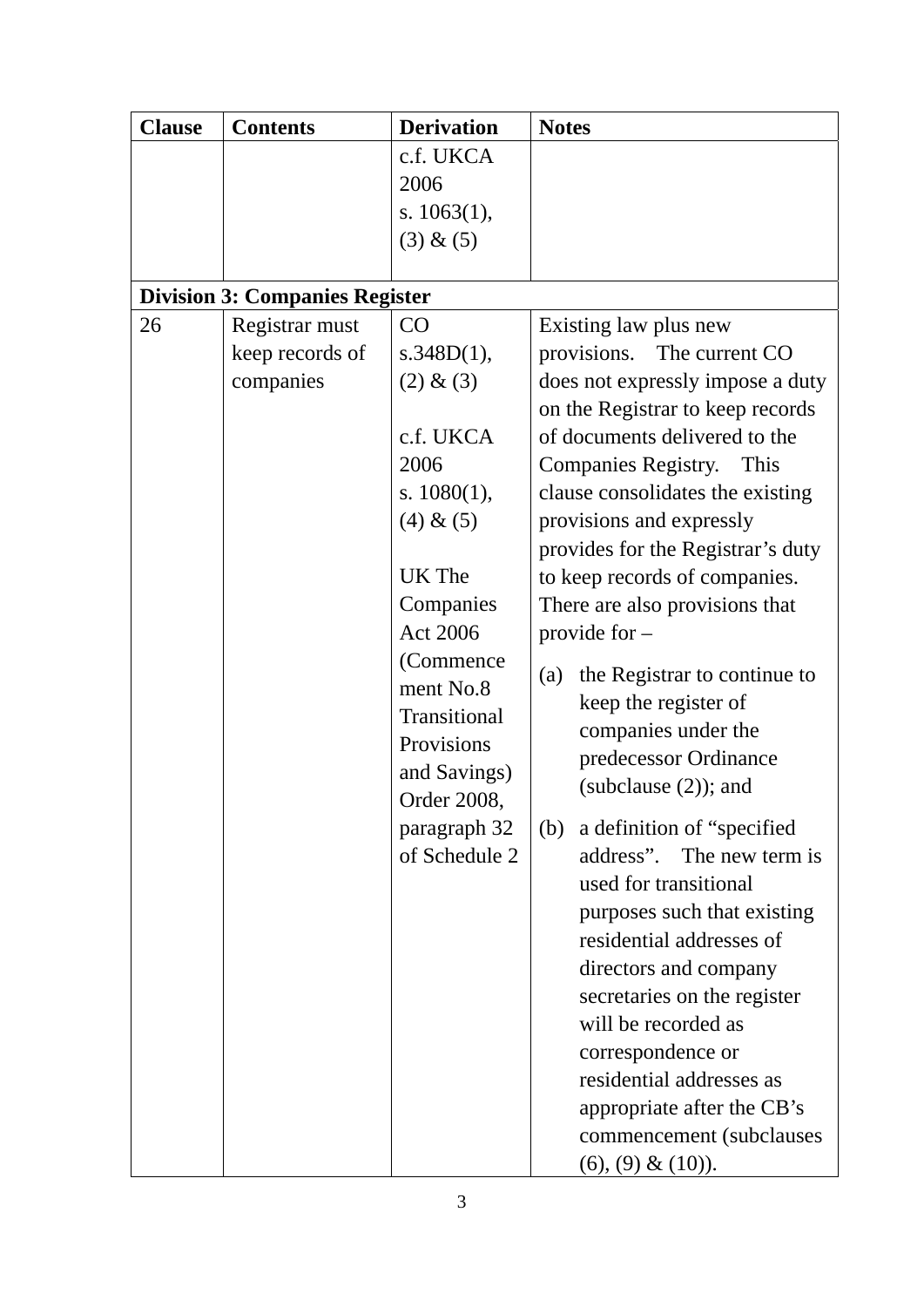| <b>Clause</b> | <b>Contents</b>                             | <b>Derivation</b> | <b>Notes</b>                       |
|---------------|---------------------------------------------|-------------------|------------------------------------|
| 27            | Registrar not                               | CO                | Existing law plus new              |
|               | required to keep                            | s. 348B           | provisions. CO is silent on how    |
|               | certain                                     |                   | the Registrar should handle a      |
|               | documents etc.                              | c.f. UKCA         | record of information not          |
|               |                                             | 2006              | required to be made available for  |
|               |                                             | s. $1087(3)$      | public inspection. This clause     |
|               |                                             |                   | adds a new provision to clarify    |
|               |                                             |                   | that the Registrar is not required |
|               |                                             |                   | to keep such information for       |
|               |                                             |                   | longer than necessary(subclause    |
|               |                                             |                   | $(3)$ ).                           |
| 28            |                                             | CO                |                                    |
|               | Registrar must<br>keep Index of             | s. $22C(1)$       | Existing law.                      |
|               | <b>Company Names</b>                        |                   |                                    |
|               |                                             |                   |                                    |
|               | <b>Division 4: Registration of Document</b> |                   |                                    |
|               | <b>Subdivision 1: Preliminary</b>           |                   |                                    |
| 29            | Unsatisfactory                              | CO                | Existing law plus new              |
|               | document                                    | s. $346(1)(a)$    | provisions. The grounds for        |
|               |                                             | $&$ (b) and       | refusal of registration under the  |
|               |                                             | s.348 $(1)(a)$ &  | CO are not entirely clear.<br>For  |
|               |                                             | (c)               | example, it is not certain whether |
|               |                                             |                   | the grounds cover cases where      |
|               |                                             | c.f. ACA          | the information contained in a     |
|               |                                             | s. $1274(8)$      | document is internally             |
|               |                                             |                   | inconsistent or inconsistent with  |
|               |                                             |                   | the information already on the     |
|               |                                             |                   | Companies Register. Clause 29      |
|               |                                             |                   | consolidates and clarifies these   |
|               |                                             |                   | grounds with the requirements      |
|               |                                             |                   | for registration of documents.     |
|               |                                             |                   |                                    |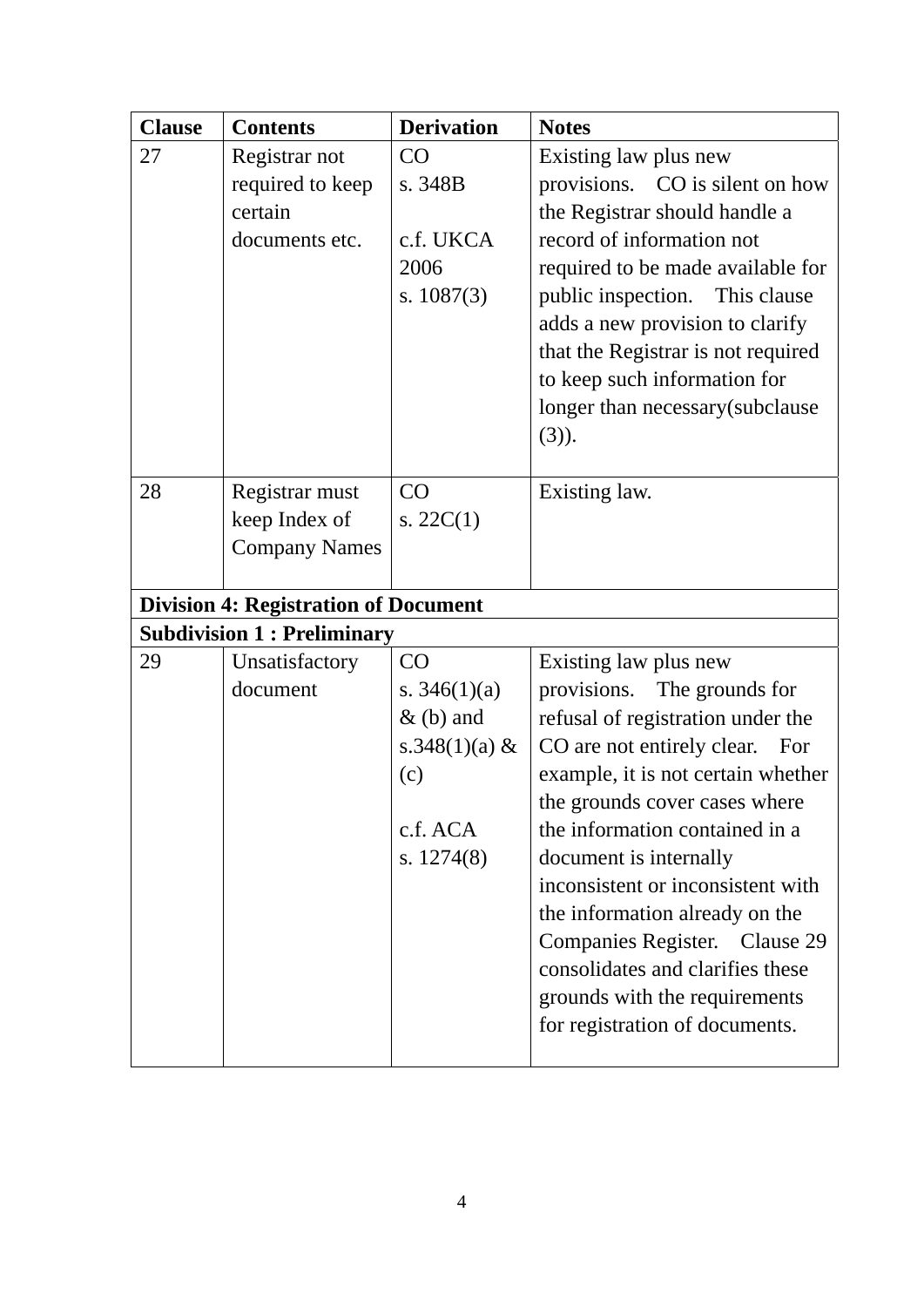| <b>Clause</b> | <b>Contents</b>                                                                                                         | <b>Derivation</b>                                                     | <b>Notes</b>                                                                                                                                                                                                                                                     |
|---------------|-------------------------------------------------------------------------------------------------------------------------|-----------------------------------------------------------------------|------------------------------------------------------------------------------------------------------------------------------------------------------------------------------------------------------------------------------------------------------------------|
| 30            | Registrar may<br>specify<br>requirements<br>(for section<br>29(1)                                                       | CO<br>s. $346(1)(c)$ ,<br>s. $346(1A)$<br>and s.<br>$346A(1)$ & $(2)$ | Existing law plus new<br>provisions. In view of the<br>availability of the electronic<br>filing services, this clause makes<br>provisions for:-                                                                                                                  |
|               |                                                                                                                         | c.f. UKCA<br>2006<br>s. $1068(1)$ ,<br>$(3), (4), (6)$ &<br>(7)       | expanding on the Registrar's<br>(a)<br>power to specify<br>requirements as to form,<br>authentication and manner<br>of delivery of documents<br>including rectification of an<br>error in the Companies<br>Register (subclauses $(2)$ , $(4)$ )<br>$\&(5)$ ; and |
|               |                                                                                                                         |                                                                       | clarifying that it is not<br>(b)<br>mandatory to deliver<br>documents to the Registrar<br>only by electronic means<br>$subclause(6)$ ).                                                                                                                          |
| 31            | Registrar may<br>agree to delivery<br>by electronic<br>means (for<br>section $29(1)$ )                                  | c.f. UKCA<br>2006<br>s. $1070(1)$ &<br>$(2)$ and<br>s. $1115(1)$      | New provision to allow the<br>Registrar to agree with a<br>company that all or any class of<br>documents relating to the<br>company will be delivered by<br>electronic means.                                                                                    |
| 32            | Financial<br>Secretary may<br>make regulations<br>requiring<br>delivery by<br>electronic means<br>(for section<br>29(1) | c.f. UKCA<br>2006<br>s. $1069(1)$ &<br>(3)                            | New provision to empower the<br>Financial Secretary to make<br>regulations requiring documents<br>that are authorised or required to<br>be delivered to the Registrar by<br>any Ordinance to be delivered by<br>electronic means.                                |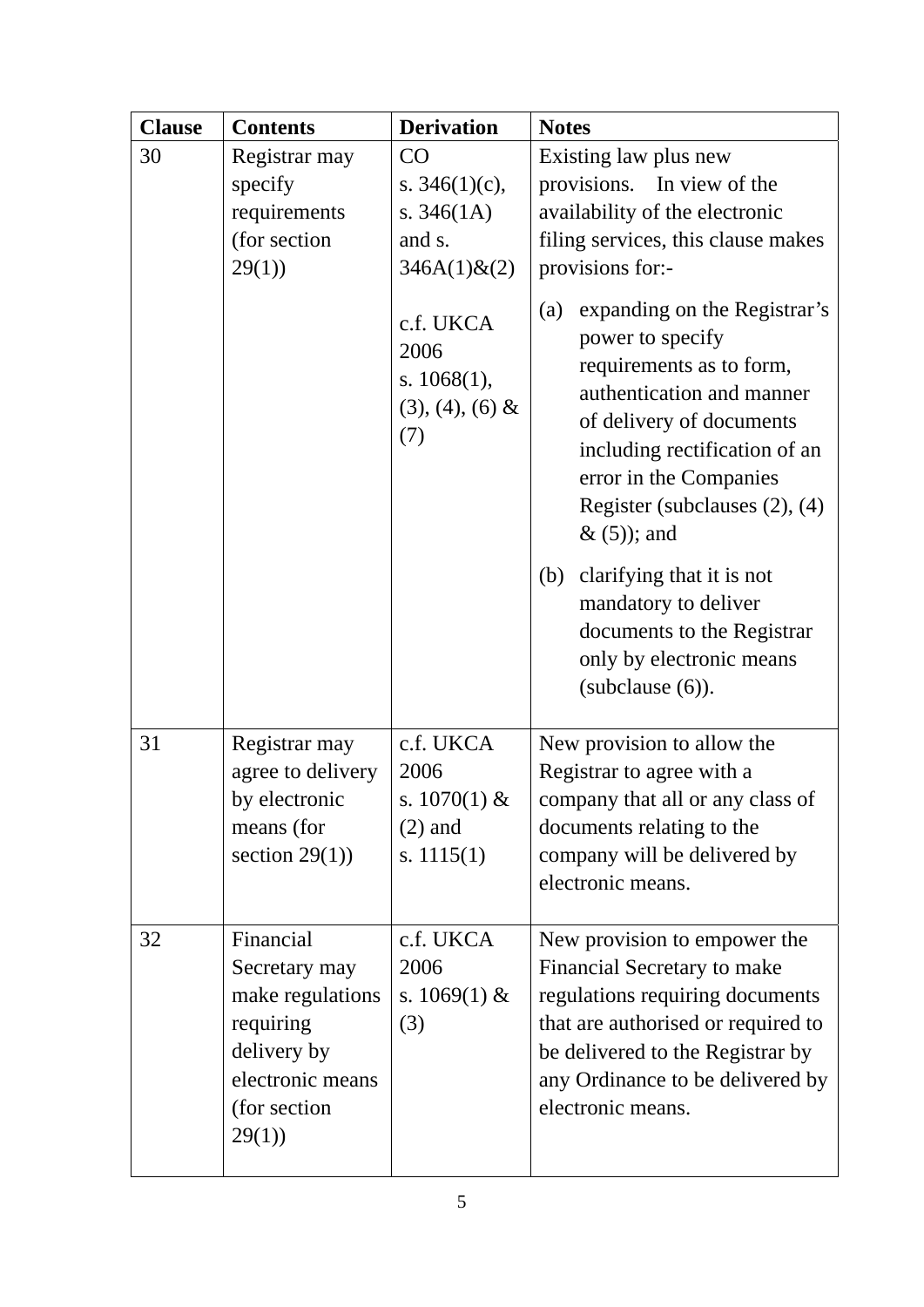| <b>Clause</b>   | <b>Contents</b>                                                                                 | <b>Derivation</b>                             | <b>Notes</b>                                                                                                                                                                                                                                                                                                         |  |  |  |
|-----------------|-------------------------------------------------------------------------------------------------|-----------------------------------------------|----------------------------------------------------------------------------------------------------------------------------------------------------------------------------------------------------------------------------------------------------------------------------------------------------------------------|--|--|--|
|                 | Subdivision 2 : Registrar's Power to Refuse to Accept and to Register                           |                                               |                                                                                                                                                                                                                                                                                                                      |  |  |  |
| <b>Document</b> |                                                                                                 |                                               |                                                                                                                                                                                                                                                                                                                      |  |  |  |
| 33              | Registrar may<br>refuse to accept<br>or register<br>document                                    | CO<br>s. $348(1)$<br>c.f. ACA<br>s. $1274(8)$ | Existing law plus new<br>provisions. The Registrar's<br>powers to refuse registration<br>under the CO are not that<br>comprehensive. Clause 33,<br>together with the new definition<br>of unsatisfactory document in<br>clause 29, clarifies the<br>Registrar's power to refuse to<br>accept or register a document. |  |  |  |
|                 |                                                                                                 |                                               | Also, there is a new express<br>provision clarifying the<br>circumstances when a document<br>is regarded as not having been<br>delivered to the Registrar<br>(subclause $(4)$ ).                                                                                                                                     |  |  |  |
| 34              | Registrar may<br>withhold<br>registration of<br>document<br>pending further<br>particulars etc. | c.f. ACA<br>s. $1274(9)$                      | New provision to empower the<br>Registrar to withhold the<br>registration of an unsatisfactory<br>document and request certain<br>remedial actions to be taken<br>within a specified period.                                                                                                                         |  |  |  |
| 35              | Appeal against<br>Registrar's<br>decision to<br>refuse<br>registration                          | CO<br>s. $348(3)$ &<br>(4)                    | Existing law.                                                                                                                                                                                                                                                                                                        |  |  |  |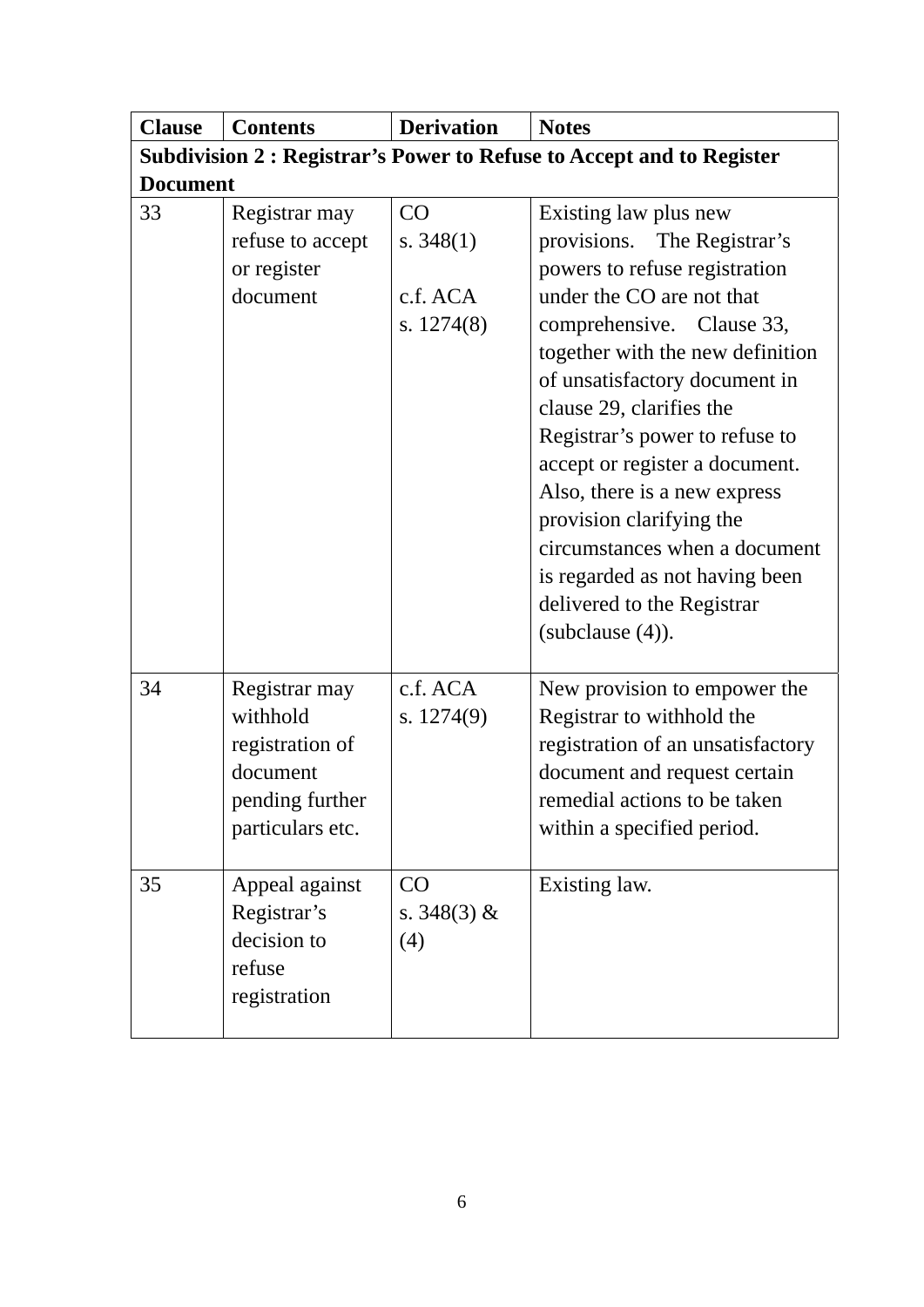| <b>Clause</b> | <b>Contents</b>    | <b>Derivation</b> | <b>Notes</b>                                                             |
|---------------|--------------------|-------------------|--------------------------------------------------------------------------|
| 36            | Certain period to  | CO                | Existing law with new                                                    |
|               | be disregarded     | s. $346(2)$ , (3) | provisions requiring the                                                 |
|               | for calculating    | &(4)              | Registrar to send a notice of                                            |
|               | daily penalty for  |                   | refusal and the reason for the                                           |
|               | failure to deliver |                   | refusal to the presentor of the                                          |
|               | document to        |                   | document (subclause $(2)(b)$ ).                                          |
|               | Registrar          |                   | This reflects the existing practice                                      |
|               |                    |                   | of the Companies Registry.                                               |
|               |                    |                   |                                                                          |
|               |                    |                   | Division 5: Registrar's Powers in relation to Keeping Companies Register |
| 37            | Registrar may      | c.f. UKCA         | New provision to enable the                                              |
|               | require company    | 2006 s.           | Registrar to notify a company of                                         |
|               | to resolve         | 1093(1), (3)      | an inconsistency in the                                                  |
|               | inconsistency      | &(4)              | information on the Companies                                             |
|               | with Companies     |                   | Register and to require it to take                                       |
|               | Register           |                   | steps to resolve the inconsistency                                       |
|               |                    |                   | within a specified period.                                               |
|               |                    |                   | Failure of the company and                                               |
|               |                    |                   | every responsible person                                                 |
|               |                    |                   | concerned to comply with the                                             |
|               |                    |                   | Registrar's requirement is an                                            |
|               |                    |                   | offence.                                                                 |
|               |                    |                   |                                                                          |
| 38            | Registrar may      | c.f. ACA          | New provision to empower the                                             |
|               | require further    | s. $1274(15)$ –   | Registrar to require a person to                                         |
|               | information for    | (17)              | update his or her information on                                         |
|               | updating etc.      |                   | the Companies Register within a                                          |
|               |                    |                   | specified period. Failure of the                                         |
|               |                    |                   | person or the company and every                                          |
|               |                    |                   | responsible person concerned to                                          |
|               |                    |                   | comply with the Registrar's                                              |
|               |                    |                   | requirement is an offence.                                               |
|               |                    |                   |                                                                          |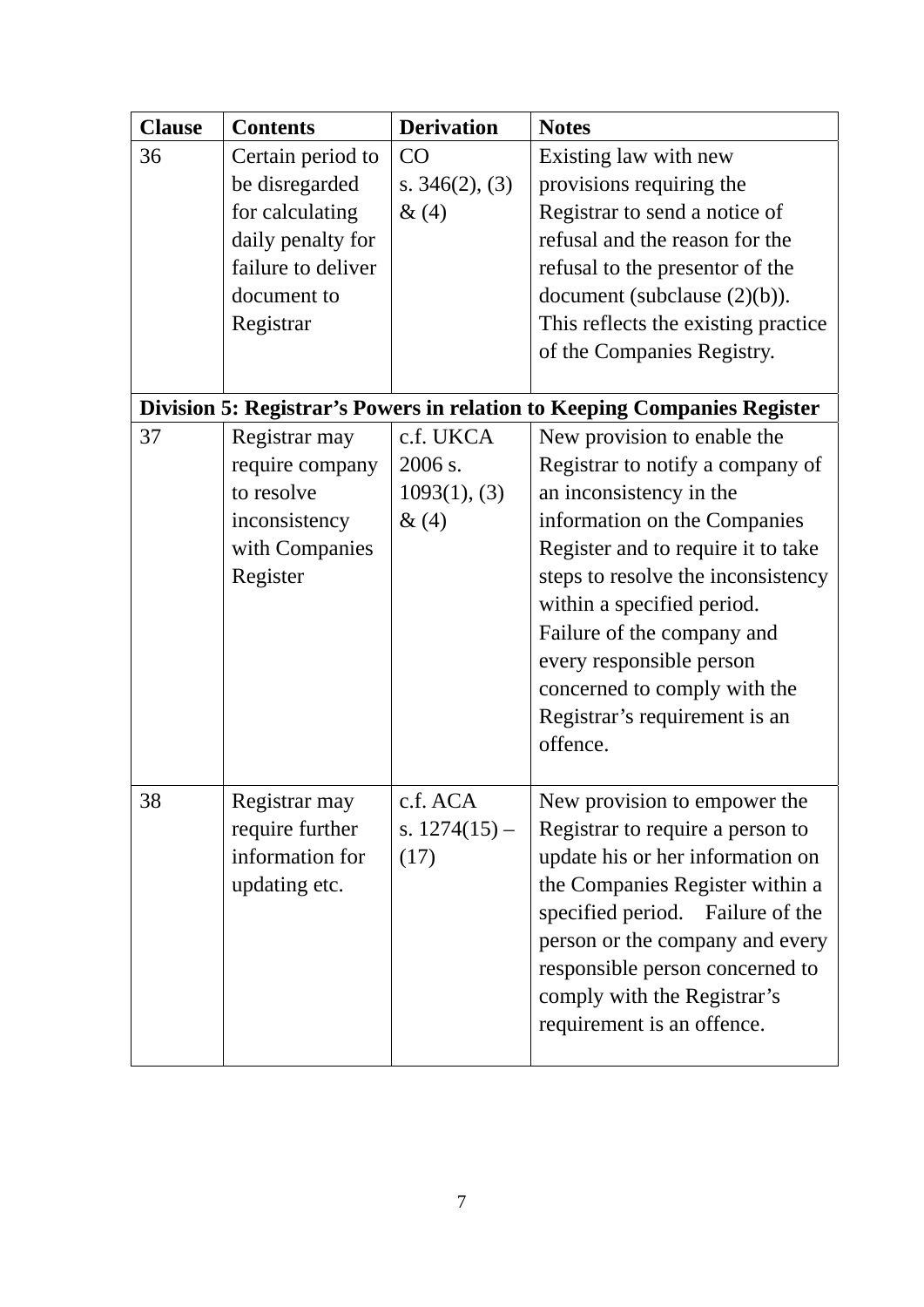| <b>Clause</b> | <b>Contents</b>                                                                            | <b>Derivation</b>                                                       | <b>Notes</b>                                                                                                                                                                                                                                                                                                |
|---------------|--------------------------------------------------------------------------------------------|-------------------------------------------------------------------------|-------------------------------------------------------------------------------------------------------------------------------------------------------------------------------------------------------------------------------------------------------------------------------------------------------------|
| 39            | Registrar may<br>rectify<br>typographical or<br>clerical error in<br>Companies<br>Register | c.f. SCA<br>s. $12B(3)$ &<br>(4)                                        | New provision to give the<br>Registrar the power to, either on<br>her own initiative or on an<br>application by a company, rectify<br>a typographical or clerical error<br>contained in the Companies<br>Register.                                                                                          |
| 40            | Registrar must<br>rectify<br>information on<br>Companies<br>Register on order<br>of Court  | c.f. UKCA<br>2006<br>s. $1096(1)$ ,<br>$(3), (4) \& (5),$<br>and s.1097 | New provision to provide that<br>the court may, on application by<br>any person, direct the Registrar<br>to rectify or remove any<br>information on the Companies<br>Register, if the court is satisfied<br>that the information is inaccurate<br>or derives from anything that is<br>inaccurate or forged. |
| 41            | Registrar may<br>appear in<br>proceedings for<br>rectification                             | Patents<br>Ordinance,<br>(Cap. 514)<br>s. 131                           | New provision to provide that<br>the Registrar may appear in court<br>proceedings for rectification and<br>may submit a statement giving<br>particulars of the matter relevant<br>to the proceedings.                                                                                                       |
| 42            | Registrar may<br>annotate<br>Companies<br>Register                                         | c.f. UKCA<br>2006<br>s. $1081(1)$ ,<br>(4) & (6)                        | New provision to provide that<br>the Registrar may make a note in<br>the Companies Register for the<br>purpose of providing information<br>in relation to a rectification or<br>removal.                                                                                                                    |
|               | <b>Division 6: Inspection of Companies Register</b>                                        |                                                                         |                                                                                                                                                                                                                                                                                                             |
| 43            | Registrar must<br>make Companies<br>Register<br>available for                              | CO<br>s. $168D(1)$ ,<br>s. $305(1A)$ ,<br>s. $305(1)(a)$                | Existing law.                                                                                                                                                                                                                                                                                               |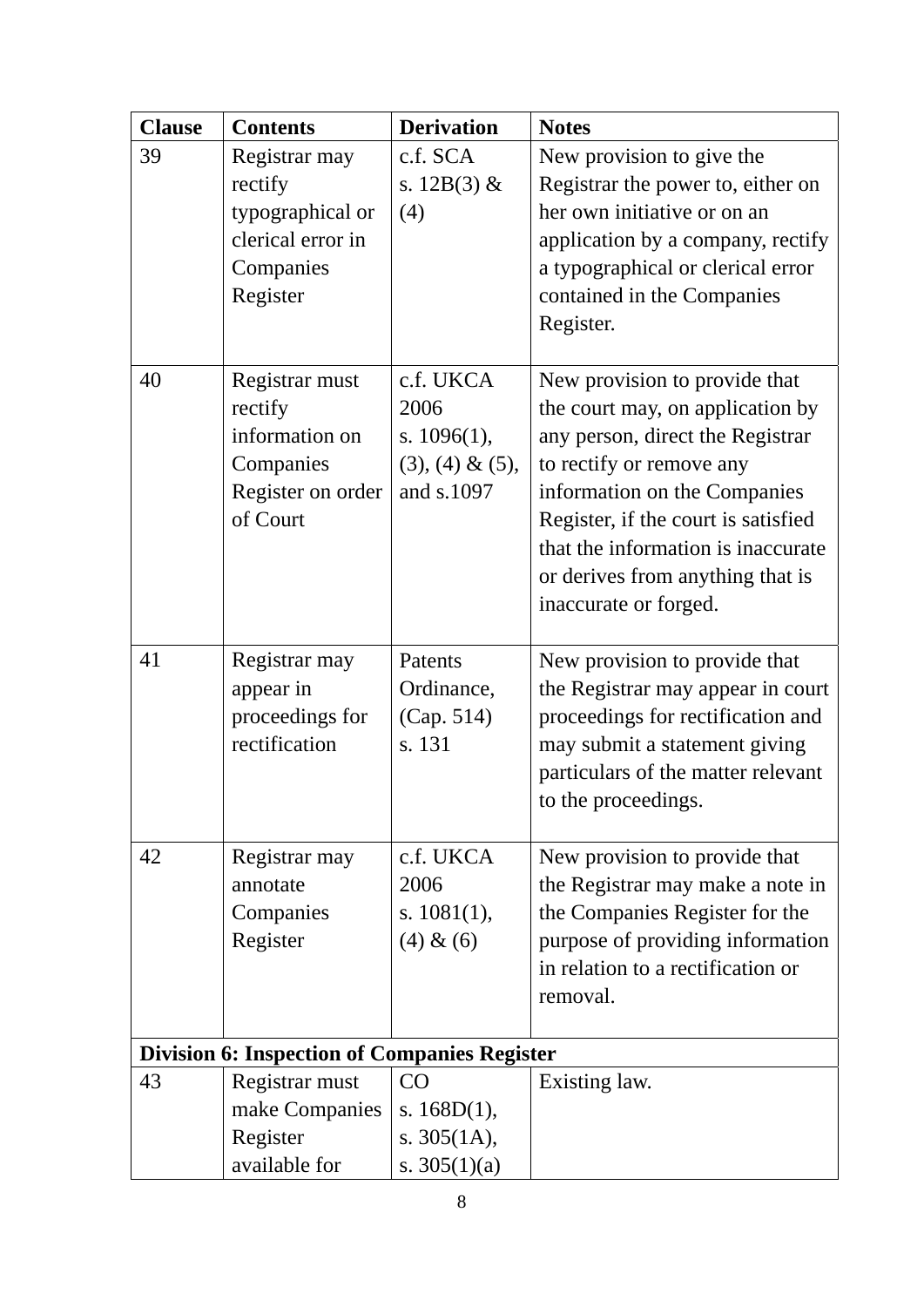| <b>Clause</b>     | <b>Contents</b>                          | <b>Derivation</b> | <b>Notes</b>                                                       |
|-------------------|------------------------------------------|-------------------|--------------------------------------------------------------------|
|                   | public inspection                        | and               |                                                                    |
|                   |                                          | s.305(3A)         |                                                                    |
| 44                | Registrar's                              | CO                | Existing law.                                                      |
|                   | certified true                           | s. $305(3)$       |                                                                    |
|                   | copy admissible                          |                   |                                                                    |
|                   | as evidence                              |                   |                                                                    |
| 45                | Issue of process                         | CO                | Existing law.                                                      |
|                   | for compelling                           | s. $305(2)$       |                                                                    |
|                   | production of                            |                   |                                                                    |
|                   | information on                           |                   |                                                                    |
|                   | Companies                                |                   |                                                                    |
|                   | Register                                 |                   |                                                                    |
|                   |                                          |                   | Division 7: Materials in Companies Register Unavailable for Public |
| <b>Inspection</b> |                                          |                   |                                                                    |
|                   | <b>Subdivision 1: General Protection</b> |                   |                                                                    |
| 46                | Information                              | c.f. UKCA         | New provision. The Registrar                                       |
|                   | excluded from                            | 2006              | must not make available for                                        |
|                   | public inspection                        | s. $1087(1)(g)$   | public inspection any                                              |
|                   | by law or court                          | $\&$ (k)          | information excluded from                                          |
|                   | order                                    |                   | public inspection by or under an                                   |
|                   |                                          |                   | Ordinance or by a court order.                                     |
| 47                | Registrar may                            | c.f. UKCA         | New provision to allow for                                         |
|                   | withhold                                 | 2006              | applications to the Registrar for                                  |
|                   | residential                              | s. $1088(1)$ ,    | withholding from public                                            |
|                   | address and                              | $(2), (4) \& (5)$ | inspection a usual residential                                     |
|                   | identification                           |                   | address or the full number of                                      |
|                   | number from                              | c.f. UK DA        | identity card (as defined in                                       |
|                   | public inspection                        | Reg reg. $9(1)$ , | clause $2(1)$ ) or passport ("ID                                   |
|                   |                                          | (2) & (3)         | number") contained in existing                                     |
|                   |                                          |                   | or new documents delivered to<br>the Registrar for registration.   |
|                   |                                          |                   |                                                                    |
|                   |                                          |                   | Section 1088 of the UKCA 2006                                      |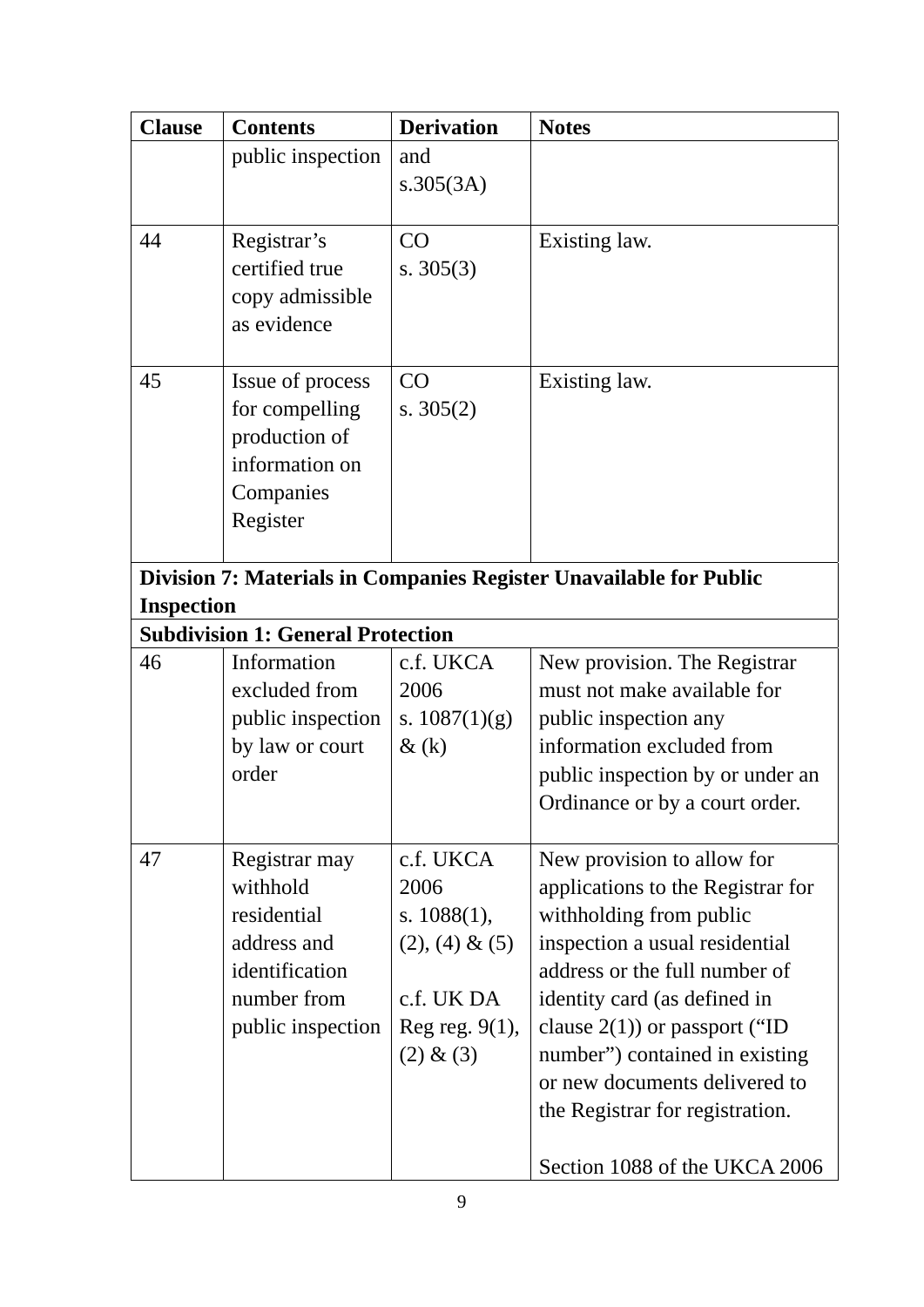| <b>Clause</b> | <b>Contents</b>                              | <b>Derivation</b> | <b>Notes</b>                                                               |
|---------------|----------------------------------------------|-------------------|----------------------------------------------------------------------------|
|               |                                              |                   | and the related regulations apply                                          |
|               |                                              |                   | to applications for making an                                              |
|               |                                              |                   | address on the register                                                    |
|               |                                              |                   | unavailable for public                                                     |
|               |                                              |                   | inspection. However, clause 47                                             |
|               |                                              |                   | covers applications in respect of                                          |
|               |                                              |                   | both residential addresses and ID                                          |
|               |                                              |                   | numbers.                                                                   |
|               |                                              |                   | <b>Subdivision 2: Protection of Residential Address and Identification</b> |
|               | <b>Number Contained in Certain Documents</b> |                   |                                                                            |
| 48            | Interpretation                               | c.f. UKCA         | New provision on the                                                       |
|               |                                              | 2006 s.           | interpretation of expressions                                              |
|               |                                              | $240(1)(a)$ , (2) | used in Subdivision 2 of                                                   |
|               |                                              | $\&(3)$           | Division 7. The expression                                                 |
|               |                                              |                   | "director" includes a reserve                                              |
|               |                                              |                   | director.                                                                  |
|               |                                              |                   |                                                                            |
| 49            | Registrar must                               | c.f. UKCA         | New provision to require the                                               |
|               | not make                                     | 2006              | withholding from public                                                    |
|               | residential                                  | s. $242(1)$ &     | inspection a director's residential                                        |
|               | address and                                  | (2)               | address or the full ID number of                                           |
|               | identification                               |                   | any person contained in an                                                 |
|               | number available                             |                   | applicable document delivered to                                           |
|               | for public                                   |                   | the Registrar for registration.                                            |
|               | inspection                                   |                   | Section 242 and the related                                                |
|               |                                              |                   | provisions in sections 243 and                                             |
|               |                                              |                   | 244 of the UKCA 2006 concern                                               |
|               |                                              |                   | protection from disclosure of a                                            |
|               |                                              |                   | director's usual residential                                               |
|               |                                              |                   | address.<br>However, the                                                   |
|               |                                              |                   | corresponding provisions in                                                |
|               |                                              |                   | clauses 49, 52 to 54 cover                                                 |
|               |                                              |                   | protection from disclosure of                                              |
|               |                                              |                   | both a director's usual residential                                        |
|               |                                              |                   | address and the full ID number                                             |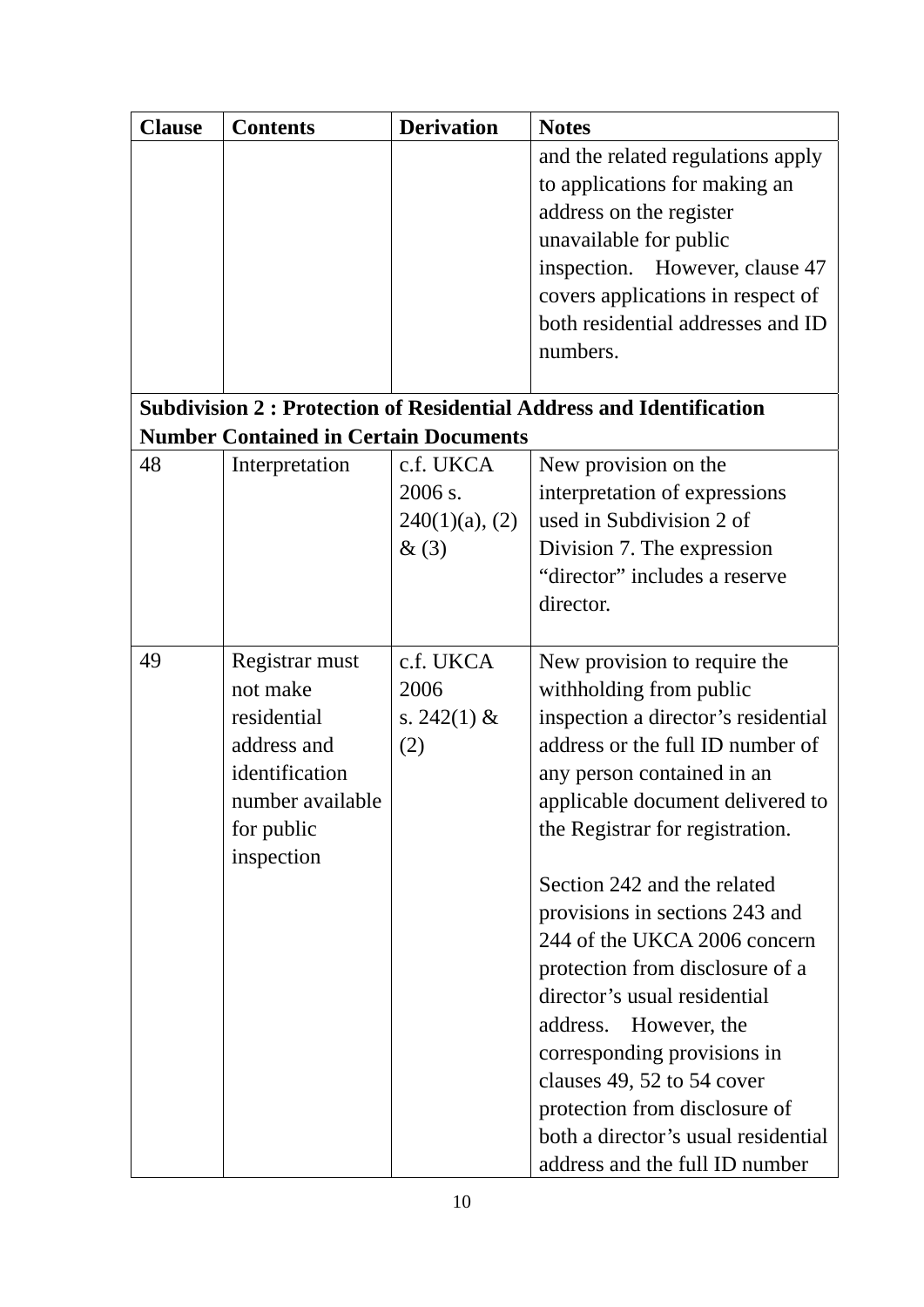| <b>Clause</b> | <b>Contents</b>                                                        | <b>Derivation</b>                                                  | <b>Notes</b>                                                                                                                                                                                                                                                                                                                                                                                                                                                                                                                                                                                                                                                                          |
|---------------|------------------------------------------------------------------------|--------------------------------------------------------------------|---------------------------------------------------------------------------------------------------------------------------------------------------------------------------------------------------------------------------------------------------------------------------------------------------------------------------------------------------------------------------------------------------------------------------------------------------------------------------------------------------------------------------------------------------------------------------------------------------------------------------------------------------------------------------------------|
|               |                                                                        |                                                                    | of an individual.                                                                                                                                                                                                                                                                                                                                                                                                                                                                                                                                                                                                                                                                     |
| 50            | Registrar may<br>make protected<br>address available<br>for inspection | c.f. UKCA<br>2006 s. 245                                           | New provision.<br>This clause,<br>together with clause 51, provides<br>that, in case communication with<br>a director at the director's<br>relevant correspondence address<br>(as defined in clause $48(1)$ ) is<br>not effective, the Registrar may,<br>after considering the<br>representations of the director<br>and the company concerned, put<br>the director's residential address<br>on the Companies Register as the<br>director's correspondence<br>address and thereby make it<br>available for public inspection.<br>The effect of the Registrar's<br>decision of putting the director's<br>residential address on the<br>Companies Register will last for<br>five years. |
| 51            | Provision<br>supplementary to<br>section 50                            | c.f. UKCA<br>2006 s.<br>$246(1)(a)$ ,<br>(2), (3)(a),<br>$(4)-(7)$ | New provision. See notes for<br>clause 50.                                                                                                                                                                                                                                                                                                                                                                                                                                                                                                                                                                                                                                            |
| 52            | Registrar must<br>not use or<br>disclose<br>protected<br>information   | c.f. UKCA<br>2006<br>s. $242(3)$                                   | New provision to prohibit the<br>Registrar from using or<br>disclosing residential addresses<br>of directors and full ID numbers<br>of individuals protected under<br>clause 49 ("protected<br>information") except as<br>permitted by clause 53 or in                                                                                                                                                                                                                                                                                                                                                                                                                                |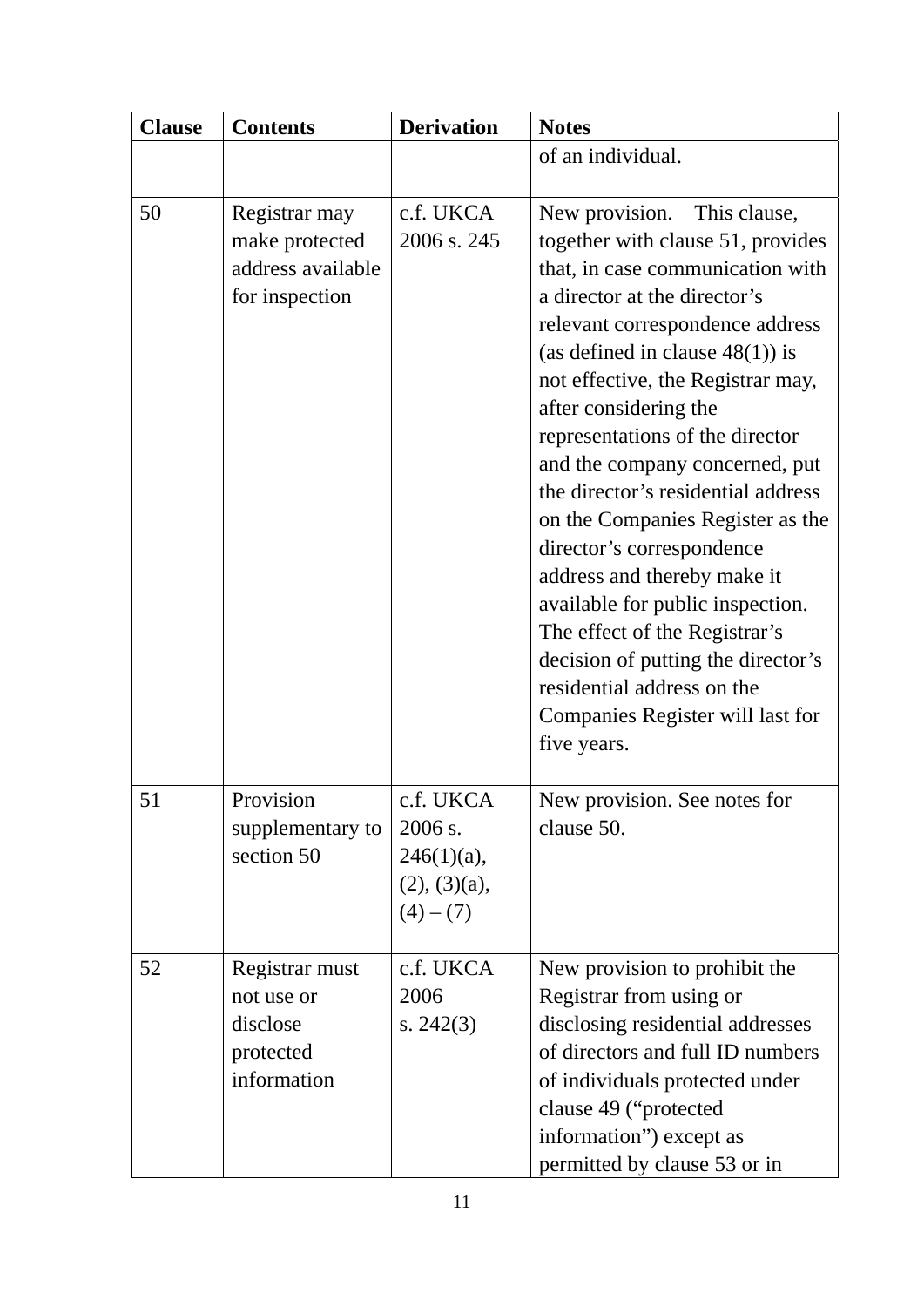| <b>Clause</b> | <b>Contents</b>                                                               | <b>Derivation</b>                                     | <b>Notes</b>                                                                                                                                                                                                                                                                                                                                                                                                                                                                                                             |
|---------------|-------------------------------------------------------------------------------|-------------------------------------------------------|--------------------------------------------------------------------------------------------------------------------------------------------------------------------------------------------------------------------------------------------------------------------------------------------------------------------------------------------------------------------------------------------------------------------------------------------------------------------------------------------------------------------------|
|               |                                                                               |                                                       | accordance with clause 54.                                                                                                                                                                                                                                                                                                                                                                                                                                                                                               |
| 53            | Permitted use or<br>disclosure of<br>protected<br>information by<br>Registrar | c.f. UKCA<br>2006<br>s. $243(1)$ ,<br>$(2)(a) \& (3)$ | New provision to ensure that the<br>protected information will<br>continue to be accessible by<br>those who have a legitimate<br>It permits the use or<br>need.<br>disclosure of the protected<br>information by the Registrar for<br>specified purposes $-$<br>for communicating with the<br>(a)<br>director or individual;<br>for the performance of the<br>(b)<br>Registrar's functions; or<br>for disclosure to entities<br>(c)<br>prescribed by regulations<br>made under this clause upon<br>the payment of a fee. |
| 54            | Disclosure under<br>order of Court                                            | c.f. UKCA<br>2006<br>s. $244(1)$ , (3)<br>$\&(4)$     | New provision.<br>A creditor or<br>member of the company<br>concerned or any other person<br>having a sufficient interest may<br>have access to the protected<br>information by applying to the<br>court for an order for disclosure<br>of the protected information.                                                                                                                                                                                                                                                    |
|               | <b>Subdivision 3 : Supplementary</b>                                          |                                                       |                                                                                                                                                                                                                                                                                                                                                                                                                                                                                                                          |
| 55            | Extent of<br>prohibition                                                      | c.f. UKCA<br>2006<br>s. $1087(2)$                     | New provision. If certain<br>information (for example, an<br>address) in a particular<br>description of document is<br>withheld from public inspection<br>pursuant to Division 7, it does                                                                                                                                                                                                                                                                                                                                |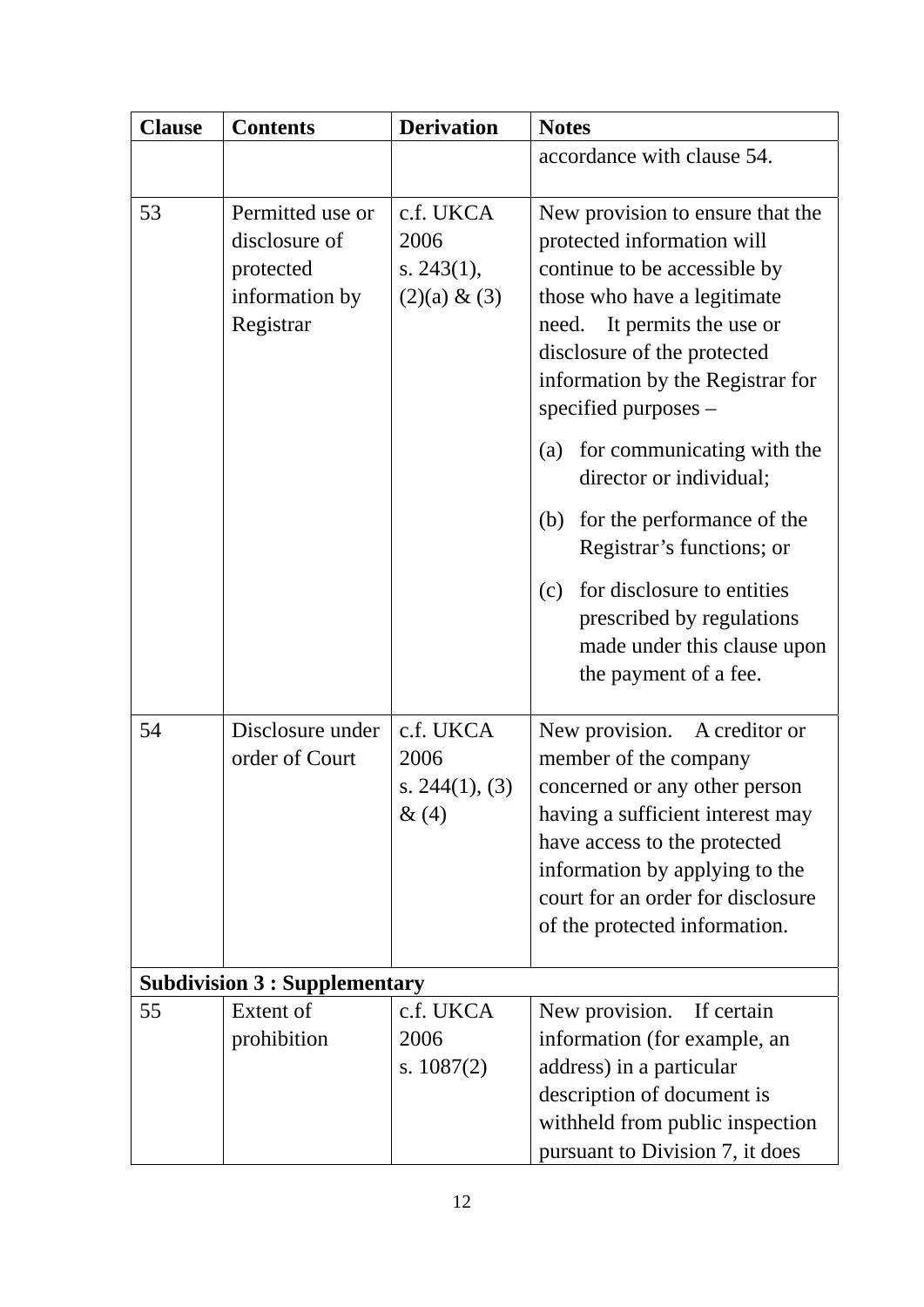| <b>Clause</b>                     | <b>Contents</b>  | <b>Derivation</b>   | <b>Notes</b>                        |  |  |  |
|-----------------------------------|------------------|---------------------|-------------------------------------|--|--|--|
|                                   |                  |                     | not mean that the same              |  |  |  |
|                                   |                  |                     | information cannot be made          |  |  |  |
|                                   |                  |                     | available for public inspection     |  |  |  |
|                                   |                  |                     | through other means or in the       |  |  |  |
|                                   |                  |                     | context of another description of   |  |  |  |
|                                   |                  |                     | document, in relation to which      |  |  |  |
|                                   |                  |                     | the restriction does not apply.     |  |  |  |
| <b>Division 8 : Miscellaneous</b> |                  |                     |                                     |  |  |  |
| 56                                | Registrar may    | <b>Trade Marks</b>  | New provision to provide that       |  |  |  |
|                                   | certify delivery | Ordinance           | the Registrar may, on her           |  |  |  |
|                                   | or non-delivery  | (Cap. 559)          | initiative or on request by a       |  |  |  |
|                                   | of documents     | s. 79 $(2)$ , $(3)$ | person upon payment of a fee,       |  |  |  |
|                                   |                  | &(4)                | issue a certificate as to whether a |  |  |  |
|                                   |                  |                     | document has or has not been        |  |  |  |
|                                   |                  | c.f. ACA            | delivered to the CR on a            |  |  |  |
|                                   |                  | s. $1274(7)(b)$     | particular date for registration.   |  |  |  |
|                                   |                  |                     |                                     |  |  |  |
| 57                                | Registrar not    | CO                  | The provision in<br>Existing law.   |  |  |  |
|                                   | responsible for  | s. 348A             | the CO is extended to clarify that  |  |  |  |
|                                   | verifying        |                     | the authority under which a         |  |  |  |
|                                   | information      |                     | document is delivered for           |  |  |  |
|                                   |                  |                     | registration is covered by the      |  |  |  |
|                                   |                  |                     | provision.                          |  |  |  |
|                                   |                  |                     |                                     |  |  |  |
| 58                                | Immunity         | CO                  | Existing law plus new               |  |  |  |
|                                   |                  | s. 303B             | provisions. There are no            |  |  |  |
|                                   |                  |                     | provisions in the CO covering       |  |  |  |
|                                   |                  | <b>Trade Marks</b>  | immunity of the Registrar as        |  |  |  |
|                                   |                  | Ordinance           | regards official acts and           |  |  |  |
|                                   |                  | (Cap. 559)          | providing protection to a person    |  |  |  |
|                                   |                  | s. $75(b)$          | authorized by the Registrar to      |  |  |  |
|                                   |                  |                     | provide electronic filing           |  |  |  |
|                                   |                  | c.f. SCA            | services. The new provision         |  |  |  |
|                                   |                  | s. $12A(1)$         | provides for-                       |  |  |  |
|                                   |                  |                     | granting immunity to the<br>(a)     |  |  |  |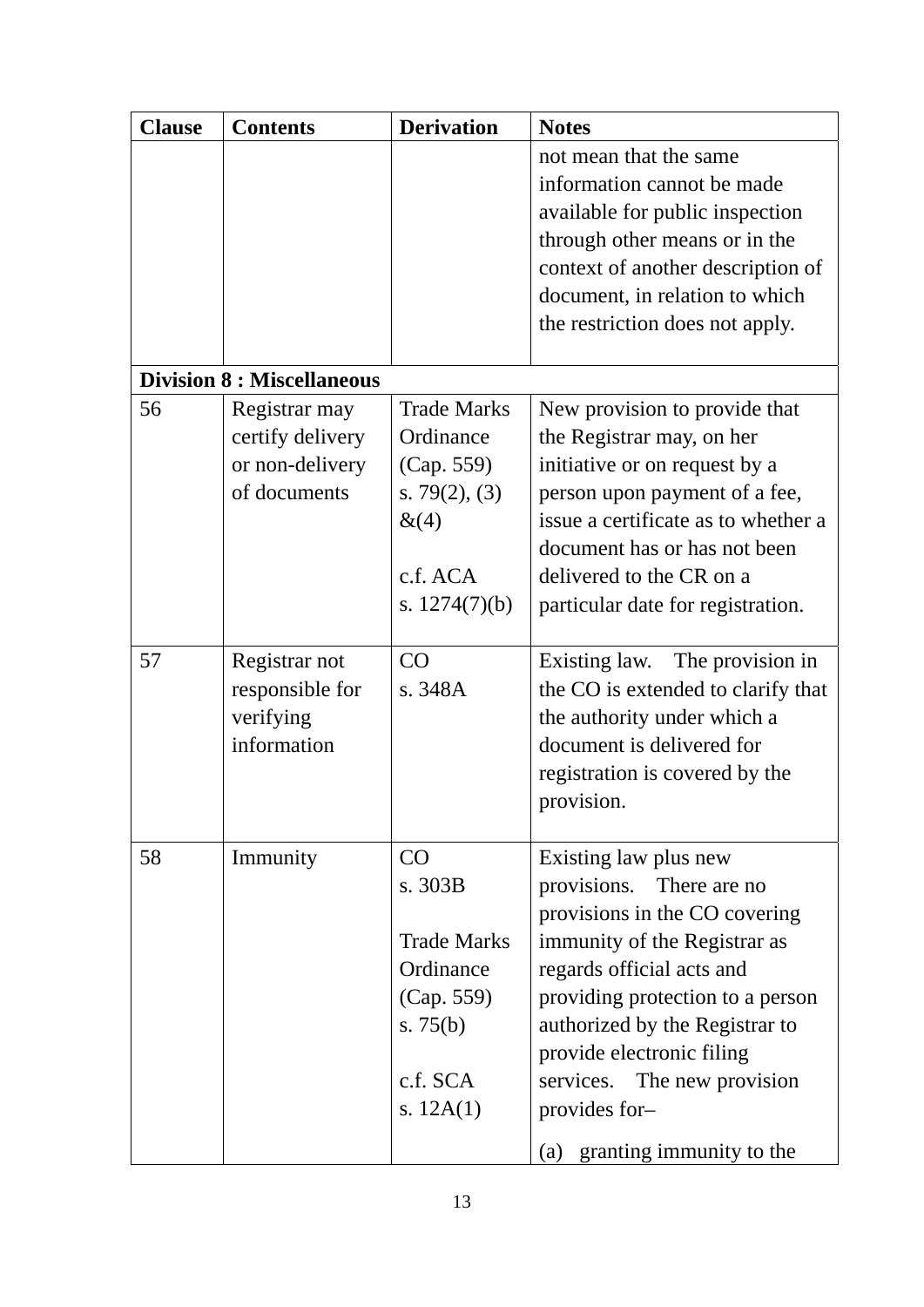| <b>Clause</b> | <b>Contents</b>                                                    | <b>Derivation</b>                 | <b>Notes</b>                                                                                                                                                                                                                                                                                                                                                                        |
|---------------|--------------------------------------------------------------------|-----------------------------------|-------------------------------------------------------------------------------------------------------------------------------------------------------------------------------------------------------------------------------------------------------------------------------------------------------------------------------------------------------------------------------------|
|               |                                                                    |                                   | Registrar or any public<br>officer as regards acts or<br>omissions done in good<br>faith in the performance of<br>functions or in the exercise<br>of powers under the<br>Ordinance (subclause (1));                                                                                                                                                                                 |
|               |                                                                    |                                   | extending the protection to<br>(b)<br>the provision of electronic<br>filing service whereby<br>documents may be delivered<br>to the Registrar by<br>electronic means (subclause)<br>$(3)$ ; and<br>replacing the term "relevant"<br>(c)<br>person" under the CO by<br>"protected person"<br>(subclause (5))(the Registrar<br>is excluded from the new<br>definition since subclause |
|               |                                                                    |                                   | (1) separately covers the<br>situation of the Registrar).                                                                                                                                                                                                                                                                                                                           |
| 59            | Discrepancy<br>between<br>document and<br>certified<br>translation | c.f. UKCA<br>2006<br>s. $1107(2)$ | New provision to provide that a<br>company cannot rely on the<br>translation, where there is a<br>discrepancy between the<br>document and its certified<br>translation, as against a third<br>party whereas a third party may<br>rely on the translation if he has<br>no knowledge of the correct<br>contents.                                                                      |